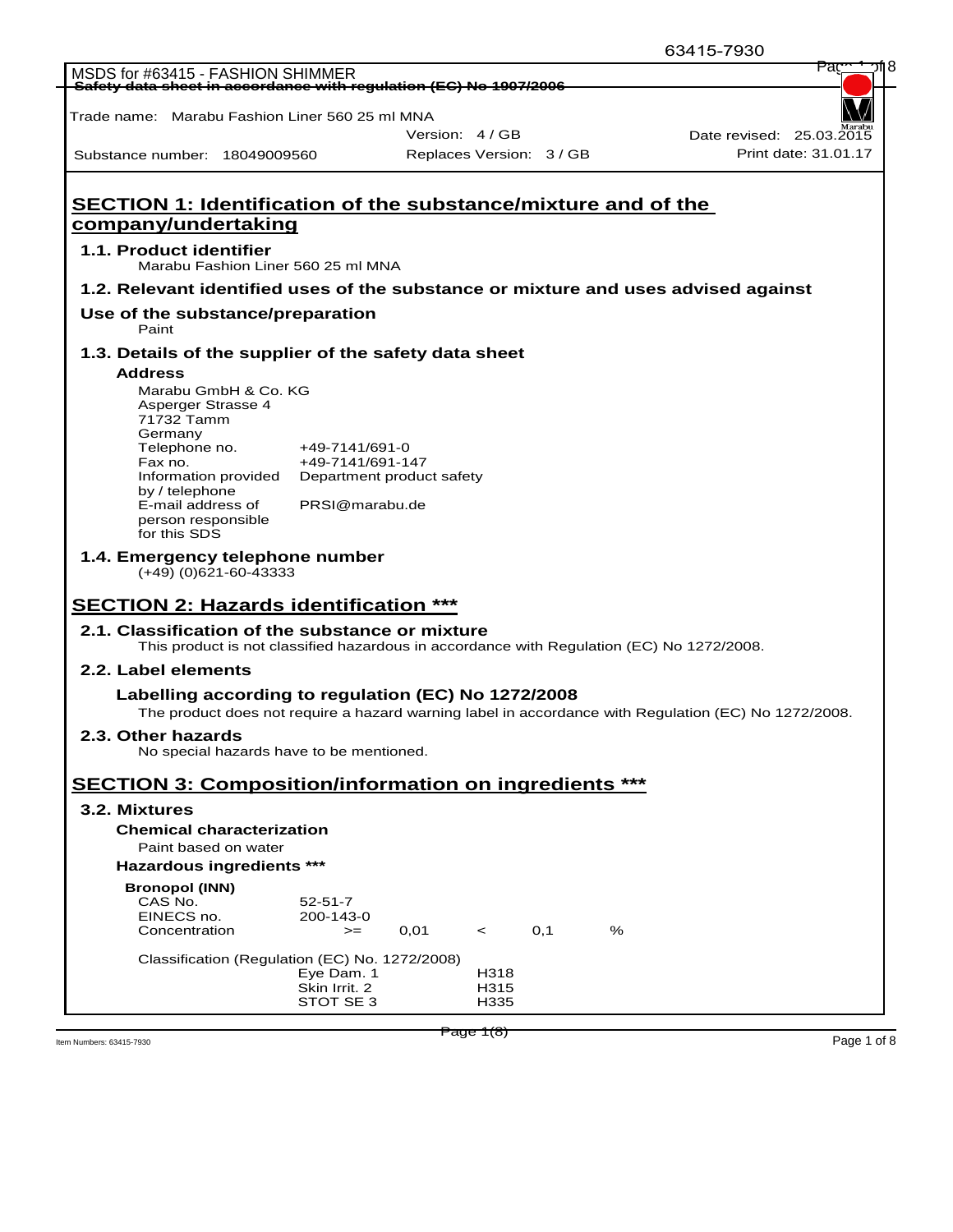| MSDS for #63415 - FASHION SHIMMER<br>Safety data sheet in accordance with regulation (EC) No 1907/2006  |                                           |                          |                     |       |   |                                                                                                            |
|---------------------------------------------------------------------------------------------------------|-------------------------------------------|--------------------------|---------------------|-------|---|------------------------------------------------------------------------------------------------------------|
|                                                                                                         |                                           |                          |                     |       |   |                                                                                                            |
| Trade name: Marabu Fashion Liner 560 25 ml MNA                                                          |                                           |                          |                     |       |   |                                                                                                            |
|                                                                                                         |                                           | Version: 4 / GB          |                     |       |   | Date revised: 25.03.2015                                                                                   |
| Substance number: 18049009560                                                                           |                                           | Replaces Version: 3 / GB |                     |       |   | Print date: 31.01.17                                                                                       |
|                                                                                                         | Acute Tox. 4                              |                          | H302                |       |   |                                                                                                            |
|                                                                                                         | Acute Tox. 4                              |                          | H312                |       |   |                                                                                                            |
|                                                                                                         | <b>Aquatic Acute 1</b>                    |                          | H400                |       |   |                                                                                                            |
|                                                                                                         | Aquatic Chronic 1                         |                          | H410                |       |   |                                                                                                            |
| Concentration limits (Regulation (EC) No. 1272/2008)                                                    | <b>Aquatic Acute 1</b><br>Aquatic Chronic | H400<br>H410             | $M = 10$<br>$M = 1$ |       |   |                                                                                                            |
| <b>Pyrithione zinc</b>                                                                                  | 1                                         |                          |                     |       |   |                                                                                                            |
| CAS No.                                                                                                 | 13463-41-7                                |                          |                     |       |   |                                                                                                            |
| EINECS no.                                                                                              | 236-671-3                                 |                          |                     |       |   |                                                                                                            |
| Registration no.                                                                                        | 01-2119511196-46                          |                          |                     |       |   |                                                                                                            |
| Concentration                                                                                           | $>=$                                      | 0,01                     | $\prec$             | 0.025 | % |                                                                                                            |
| Classification (Regulation (EC) No. 1272/2008)                                                          |                                           |                          |                     |       |   |                                                                                                            |
|                                                                                                         | Acute Tox. 3                              |                          | H301                |       |   |                                                                                                            |
|                                                                                                         | Acute Tox. 3                              |                          | H331                |       |   |                                                                                                            |
|                                                                                                         | Eye Dam. 1                                |                          | H318                |       |   |                                                                                                            |
|                                                                                                         | <b>Aquatic Acute 1</b>                    |                          | H400                |       |   |                                                                                                            |
|                                                                                                         | Aquatic Chronic 1                         |                          | H410                |       |   |                                                                                                            |
| Concentration limits (Regulation (EC) No. 1272/2008)                                                    |                                           |                          |                     |       |   |                                                                                                            |
|                                                                                                         | <b>Aquatic Acute 1</b>                    | H400                     | $M = 100$           |       |   |                                                                                                            |
|                                                                                                         | <b>Aquatic Chronic</b>                    | H410                     | $M = 10$            |       |   |                                                                                                            |
|                                                                                                         |                                           |                          |                     |       |   |                                                                                                            |
| <b>SECTION 4: First aid measures</b>                                                                    |                                           |                          |                     |       |   |                                                                                                            |
|                                                                                                         |                                           |                          |                     |       |   |                                                                                                            |
| 4.1. Description of first aid measures<br>After skin contact                                            |                                           |                          |                     |       |   |                                                                                                            |
|                                                                                                         |                                           |                          |                     |       |   |                                                                                                            |
| Wash with plenty of water and soap. Do NOT use solvents or thinners.<br>After eye contact               |                                           |                          |                     |       |   |                                                                                                            |
|                                                                                                         |                                           |                          |                     |       |   | Separate eyelids, wash the eyes thoroughly with water (15 min.). In case of irritation consult an oculist. |
| <b>After ingestion</b>                                                                                  |                                           |                          |                     |       |   |                                                                                                            |
|                                                                                                         |                                           |                          |                     |       |   | Rinse mouth thoroughly with water. If larger amounts are swallowed or in the event of symptoms take        |
| medical treatment.                                                                                      |                                           |                          |                     |       |   |                                                                                                            |
| 4.2. Most important symptoms and effects, both acute and delayed<br>Until now no symptoms known so far. |                                           |                          |                     |       |   |                                                                                                            |
| 4.3. Indication of any immediate medical attention and special treatment needed                         |                                           |                          |                     |       |   |                                                                                                            |
|                                                                                                         |                                           |                          |                     |       |   |                                                                                                            |
| Hints for the physician / treatment                                                                     |                                           |                          |                     |       |   |                                                                                                            |
| Treat symptomatically                                                                                   |                                           |                          |                     |       |   |                                                                                                            |
| <b>SECTION 5: Firefighting measures</b>                                                                 |                                           |                          |                     |       |   |                                                                                                            |
| 5.1. Extinguishing media                                                                                |                                           |                          |                     |       |   |                                                                                                            |
| Suitable extinguishing media                                                                            |                                           |                          |                     |       |   |                                                                                                            |
| Carbon dioxide, Foam, Sand, Water                                                                       |                                           |                          |                     |       |   |                                                                                                            |
| 5.2. Special hazards arising from the substance or mixture<br>black smoke                               |                                           |                          |                     |       |   | In the event of fire the following can be released: Carbon monoxide (CO); Carbon dioxide (CO2); dense      |
| 5.3. Advice for firefighters                                                                            |                                           |                          |                     |       |   |                                                                                                            |

 $P \cdot \text{age } Z(8)$ <br>Item Numbers: 63415-7930 Page 2 of 8

Page 2(8)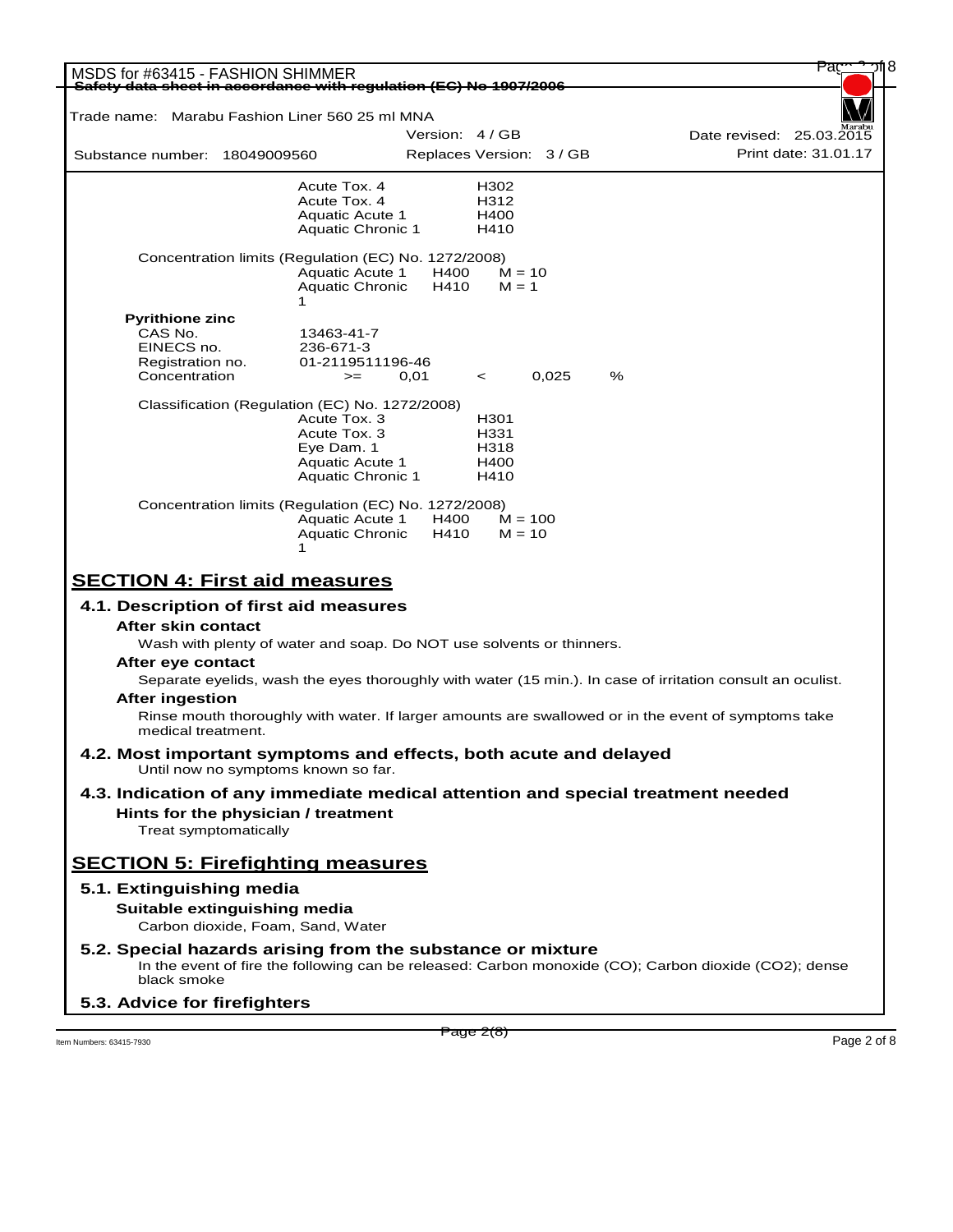|                                   | MSDS for #63415 - FASHION SHIMMER<br>Safety data sheet in accordance with regulation (EC) No 1907/2006                  |                   |                          | ٢a                                                                                                      |
|-----------------------------------|-------------------------------------------------------------------------------------------------------------------------|-------------------|--------------------------|---------------------------------------------------------------------------------------------------------|
|                                   |                                                                                                                         |                   |                          |                                                                                                         |
|                                   | Trade name:   Marabu Fashion Liner 560 25 ml MNA                                                                        |                   |                          |                                                                                                         |
|                                   |                                                                                                                         | Version: 4/GB     |                          | Date revised: 25.03.2015                                                                                |
| Substance number: 18049009560     |                                                                                                                         |                   | Replaces Version: 3 / GB | Print date: 31.01.17                                                                                    |
| <b>Other information</b>          | Collect contaminated fire-fighting water separately, must not be discharged into the drains.                            |                   |                          |                                                                                                         |
|                                   | <b>SECTION 6: Accidental release measures</b>                                                                           |                   |                          |                                                                                                         |
|                                   | 6.1. Personal precautions, protective equipment and emergency procedures<br>No particular measures required.            |                   |                          |                                                                                                         |
|                                   | 6.2. Environmental precautions<br>No particular measures required.                                                      |                   |                          |                                                                                                         |
|                                   | 6.3. Methods and material for containment and cleaning up<br>Clean preferably with a detergent - avoid use of solvents. |                   |                          |                                                                                                         |
|                                   | 6.4. Reference to other sections<br>see Section 8. Information regarding waste disposal, see Section 13.                |                   |                          | Information regarding Safe handling, see Section 7. Information regarding personal protective measures, |
|                                   | <b>SECTION 7: Handling and storage</b>                                                                                  |                   |                          |                                                                                                         |
|                                   | 7.1. Precautions for safe handling                                                                                      |                   |                          |                                                                                                         |
| Advice on safe handling           |                                                                                                                         |                   |                          |                                                                                                         |
|                                   | Avoid skin and eye contact. Smoking, eating and drinking shall be prohibited in application area.                       |                   |                          |                                                                                                         |
|                                   | Advice on protection against fire and explosion                                                                         |                   |                          |                                                                                                         |
|                                   | No special measures required.                                                                                           |                   |                          |                                                                                                         |
|                                   | 7.2. Conditions for safe storage, including any incompatibilities                                                       |                   |                          |                                                                                                         |
|                                   | Requirements for storage rooms and vessels<br>Store in frostfree conditions.                                            |                   |                          |                                                                                                         |
|                                   | Storage class according to TRGS 510                                                                                     |                   |                          |                                                                                                         |
| <b>TRGS 510</b>                   | Storage class according to<br>12                                                                                        |                   | Non-combustible liquids  |                                                                                                         |
|                                   |                                                                                                                         |                   |                          |                                                                                                         |
| 7.3. Specific end use(s)<br>Paint |                                                                                                                         |                   |                          |                                                                                                         |
|                                   | <b>SECTION 8: Exposure controls/personal protection</b>                                                                 |                   |                          |                                                                                                         |
|                                   |                                                                                                                         |                   |                          |                                                                                                         |
| 8.2. Exposure controls            |                                                                                                                         |                   |                          |                                                                                                         |
| <b>Exposure controls</b>          |                                                                                                                         |                   |                          |                                                                                                         |
|                                   | Provide adequate ventilation.                                                                                           |                   |                          |                                                                                                         |
|                                   | <b>SECTION 9: Physical and chemical properties</b>                                                                      |                   |                          |                                                                                                         |
| Form                              | 9.1. Information on basic physical and chemical properties                                                              | liquid            |                          |                                                                                                         |
| <b>Colour</b>                     |                                                                                                                         | coloured          |                          |                                                                                                         |
| Odour                             |                                                                                                                         | odourless         |                          |                                                                                                         |
| <b>Odour threshold</b>            |                                                                                                                         |                   |                          |                                                                                                         |
| Remarks                           |                                                                                                                         | No data available |                          |                                                                                                         |
| pH value                          |                                                                                                                         |                   |                          |                                                                                                         |
| Value                             |                                                                                                                         | 8                 | 9<br>to                  |                                                                                                         |
| Temperature<br>Method             |                                                                                                                         | 20<br>WTW PH 340  | °C                       |                                                                                                         |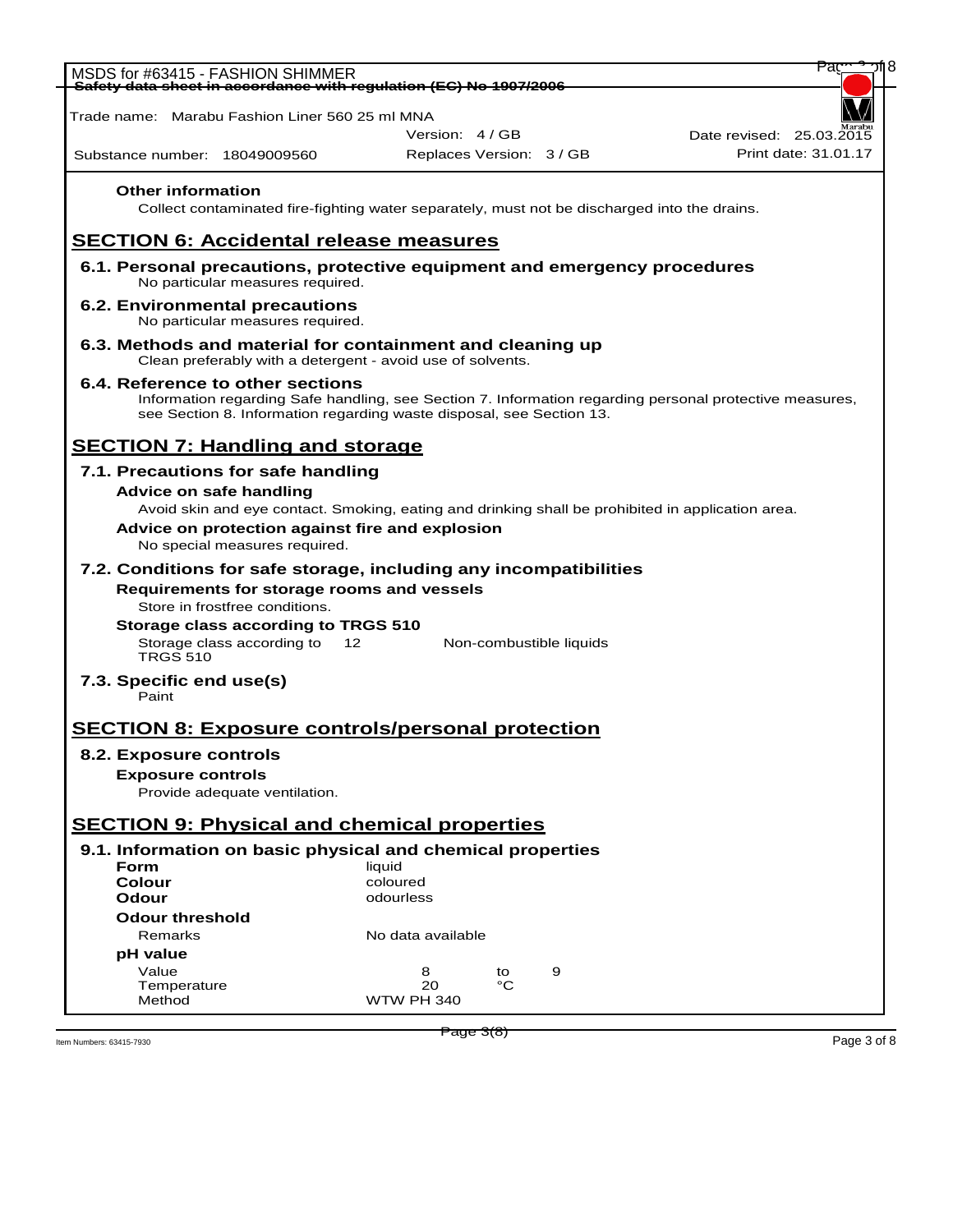| Safety data sheet in accordance with regulation (EC) No 1907/2006<br>Trade name: Marabu Fashion Liner 560 25 ml MNA<br>Substance number: 18049009560<br><b>Melting point</b><br>Remarks<br><b>Freezing point</b> | Version: 4 / GB<br>Replaces Version: 3 / GB<br>not determined<br>not determined |     |                   | Date revised: 25.03.2015<br>Print date: 31.01.17 |
|------------------------------------------------------------------------------------------------------------------------------------------------------------------------------------------------------------------|---------------------------------------------------------------------------------|-----|-------------------|--------------------------------------------------|
|                                                                                                                                                                                                                  |                                                                                 |     |                   |                                                  |
|                                                                                                                                                                                                                  |                                                                                 |     |                   |                                                  |
|                                                                                                                                                                                                                  |                                                                                 |     |                   |                                                  |
|                                                                                                                                                                                                                  |                                                                                 |     |                   |                                                  |
|                                                                                                                                                                                                                  |                                                                                 |     |                   |                                                  |
|                                                                                                                                                                                                                  |                                                                                 |     |                   |                                                  |
| Remarks                                                                                                                                                                                                          |                                                                                 |     |                   |                                                  |
| Initial boiling point and boiling range                                                                                                                                                                          |                                                                                 |     |                   |                                                  |
| Value<br>appr.<br>Pressure                                                                                                                                                                                       | 100<br>1.013                                                                    | hPa | °C                |                                                  |
| Source                                                                                                                                                                                                           | Literature value                                                                |     |                   |                                                  |
| <b>Flash point</b>                                                                                                                                                                                               |                                                                                 |     |                   |                                                  |
| Remarks                                                                                                                                                                                                          | Not applicable                                                                  |     |                   |                                                  |
| Evaporation rate (ether $= 1$ ) :                                                                                                                                                                                |                                                                                 |     |                   |                                                  |
| Remarks                                                                                                                                                                                                          | not determined                                                                  |     |                   |                                                  |
| <b>Flammability (solid, gas)</b>                                                                                                                                                                                 |                                                                                 |     |                   |                                                  |
| Not applicable                                                                                                                                                                                                   |                                                                                 |     |                   |                                                  |
| Upper/lower flammability or explosive limits                                                                                                                                                                     |                                                                                 |     |                   |                                                  |
| Remarks                                                                                                                                                                                                          | not determined                                                                  |     |                   |                                                  |
| Vapour pressure                                                                                                                                                                                                  |                                                                                 |     |                   |                                                  |
| Value<br>appr.                                                                                                                                                                                                   | 23                                                                              |     | hPa               |                                                  |
| Temperature                                                                                                                                                                                                      | 20                                                                              | °C  |                   |                                                  |
| Method                                                                                                                                                                                                           | Value taken from the literature                                                 |     |                   |                                                  |
| <b>Vapour density</b>                                                                                                                                                                                            |                                                                                 |     |                   |                                                  |
| Remarks                                                                                                                                                                                                          | not determined                                                                  |     |                   |                                                  |
| <b>Density</b>                                                                                                                                                                                                   |                                                                                 |     |                   |                                                  |
| Value                                                                                                                                                                                                            | 1,05<br>20                                                                      | °C  | q/cm <sup>3</sup> |                                                  |
| Temperature<br>Method                                                                                                                                                                                            | <b>DIN EN ISO 2811</b>                                                          |     |                   |                                                  |
| Solubility in water                                                                                                                                                                                              |                                                                                 |     |                   |                                                  |
| Remarks                                                                                                                                                                                                          | miscible                                                                        |     |                   |                                                  |
| <b>Ignition temperature</b>                                                                                                                                                                                      |                                                                                 |     |                   |                                                  |
| Remarks                                                                                                                                                                                                          | not determined                                                                  |     |                   |                                                  |
| <b>Viscosity</b>                                                                                                                                                                                                 |                                                                                 |     |                   |                                                  |
| Remarks                                                                                                                                                                                                          |                                                                                 |     |                   |                                                  |
| Remarks                                                                                                                                                                                                          | not determined                                                                  |     |                   |                                                  |
|                                                                                                                                                                                                                  |                                                                                 |     |                   |                                                  |
| <b>SECTION 10: Stability and reactivity</b>                                                                                                                                                                      |                                                                                 |     |                   |                                                  |
| 10.1. Reactivity                                                                                                                                                                                                 |                                                                                 |     |                   |                                                  |
| None                                                                                                                                                                                                             |                                                                                 |     |                   |                                                  |
| 10.2. Chemical stability<br>No hazardous reactions known.                                                                                                                                                        |                                                                                 |     |                   |                                                  |
| 10.3. Possibility of hazardous reactions<br>No hazardous reactions known.                                                                                                                                        |                                                                                 |     |                   |                                                  |
| 10.4. Conditions to avoid<br>No hazardous reactions known.                                                                                                                                                       |                                                                                 |     |                   |                                                  |
| 10.5. Incompatible materials<br>None                                                                                                                                                                             |                                                                                 |     |                   |                                                  |
| 10.6. Hazardous decomposition products                                                                                                                                                                           |                                                                                 |     |                   |                                                  |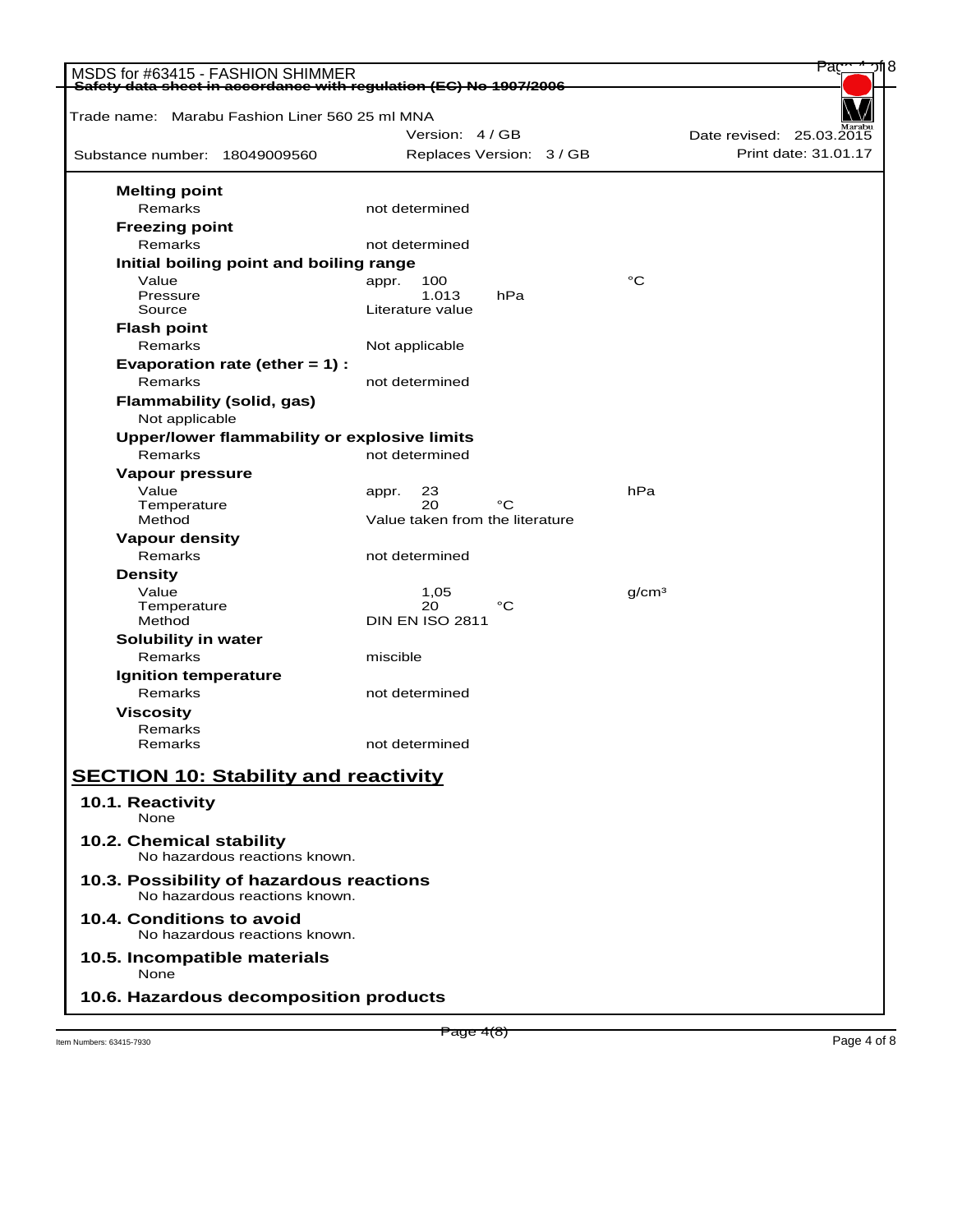| MSDS for #63415 - FASHION SHIMMER                                                                                                                                                               |                                                                   | Pac                                                                                                |
|-------------------------------------------------------------------------------------------------------------------------------------------------------------------------------------------------|-------------------------------------------------------------------|----------------------------------------------------------------------------------------------------|
| Safety data sheet in accordance with regulation (EC) No 1907/2006                                                                                                                               |                                                                   |                                                                                                    |
| Trade name: Marabu Fashion Liner 560 25 ml MNA                                                                                                                                                  |                                                                   |                                                                                                    |
|                                                                                                                                                                                                 | Version: 4/GB                                                     | Date revised: 25.03.2015                                                                           |
| Substance number: 18049009560                                                                                                                                                                   | Replaces Version: 3 / GB                                          | Print date: 31.01.17                                                                               |
| No hazardous decomposition products known.                                                                                                                                                      |                                                                   |                                                                                                    |
| <b>SECTION 11: Toxicological information</b>                                                                                                                                                    |                                                                   |                                                                                                    |
| 11.1. Information on toxicological effects                                                                                                                                                      |                                                                   |                                                                                                    |
| <b>Acute oral toxicity</b>                                                                                                                                                                      |                                                                   |                                                                                                    |
| Remarks                                                                                                                                                                                         | Based on available data, the classification criteria are not met. |                                                                                                    |
| <b>Acute dermal toxicity</b>                                                                                                                                                                    |                                                                   |                                                                                                    |
| Remarks                                                                                                                                                                                         | Based on available data, the classification criteria are not met. |                                                                                                    |
| Acute inhalational toxicity                                                                                                                                                                     |                                                                   |                                                                                                    |
| Remarks                                                                                                                                                                                         | Based on available data, the classification criteria are not met. |                                                                                                    |
| <b>Skin corrosion/irritation</b>                                                                                                                                                                |                                                                   |                                                                                                    |
| Remarks                                                                                                                                                                                         | Based on available data, the classification criteria are not met. |                                                                                                    |
| Serious eye damage/irritation                                                                                                                                                                   |                                                                   |                                                                                                    |
| Remarks                                                                                                                                                                                         | Based on available data, the classification criteria are not met. |                                                                                                    |
| <b>Sensitization</b>                                                                                                                                                                            |                                                                   |                                                                                                    |
| Remarks                                                                                                                                                                                         | Based on available data, the classification criteria are not met. |                                                                                                    |
| <b>Mutagenicity</b>                                                                                                                                                                             |                                                                   |                                                                                                    |
| Remarks                                                                                                                                                                                         | Based on available data, the classification criteria are not met. |                                                                                                    |
| <b>Reproductive toxicity</b>                                                                                                                                                                    |                                                                   |                                                                                                    |
| Remarks                                                                                                                                                                                         | Based on available data, the classification criteria are not met. |                                                                                                    |
| Carcinogenicity                                                                                                                                                                                 |                                                                   |                                                                                                    |
| Remarks                                                                                                                                                                                         | Based on available data, the classification criteria are not met. |                                                                                                    |
| <b>Specific Target Organ Toxicity (STOT)</b>                                                                                                                                                    |                                                                   |                                                                                                    |
| Single exposure                                                                                                                                                                                 |                                                                   |                                                                                                    |
| Remarks                                                                                                                                                                                         | Based on available data, the classification criteria are not met. |                                                                                                    |
| <b>Repeated exposure</b>                                                                                                                                                                        |                                                                   |                                                                                                    |
| Remarks                                                                                                                                                                                         | Based on available data, the classification criteria are not met. |                                                                                                    |
| <b>Aspiration hazard</b>                                                                                                                                                                        |                                                                   |                                                                                                    |
| Based on available data, the classification criteria are not met.                                                                                                                               |                                                                   |                                                                                                    |
| <b>Experience in practice</b>                                                                                                                                                                   |                                                                   |                                                                                                    |
| risk to health can be expected.                                                                                                                                                                 |                                                                   | Provided all the recommended protective and safety precautions are taken, experience shows that no |
| <b>Other information</b>                                                                                                                                                                        |                                                                   |                                                                                                    |
| There are no data available on the mixture itself.<br>The mixture has been assessed following the conventional method of the Dangerous Preparations<br>Directive 1999/45/EC and not classified. |                                                                   |                                                                                                    |
| <b>SECTION 12: Ecological information</b>                                                                                                                                                       |                                                                   |                                                                                                    |
| 12.1. Toxicity                                                                                                                                                                                  |                                                                   |                                                                                                    |
| <b>General information</b>                                                                                                                                                                      |                                                                   |                                                                                                    |
| There are no data available on the mixture itself. Do not allow to enter drains or water courses. The                                                                                           |                                                                   |                                                                                                    |
| and is not classified as dangerous for the environment.                                                                                                                                         |                                                                   | mixture has been assessed following the summation method of the CLP Regulation (EC) No 1272/2008   |
| 12.2. Persistence and degradability                                                                                                                                                             |                                                                   |                                                                                                    |
| <b>General information</b>                                                                                                                                                                      |                                                                   |                                                                                                    |

There are no data available on the mixture itself.

 $P_3$  Item Numbers: 63415-7930 Page 5 of 8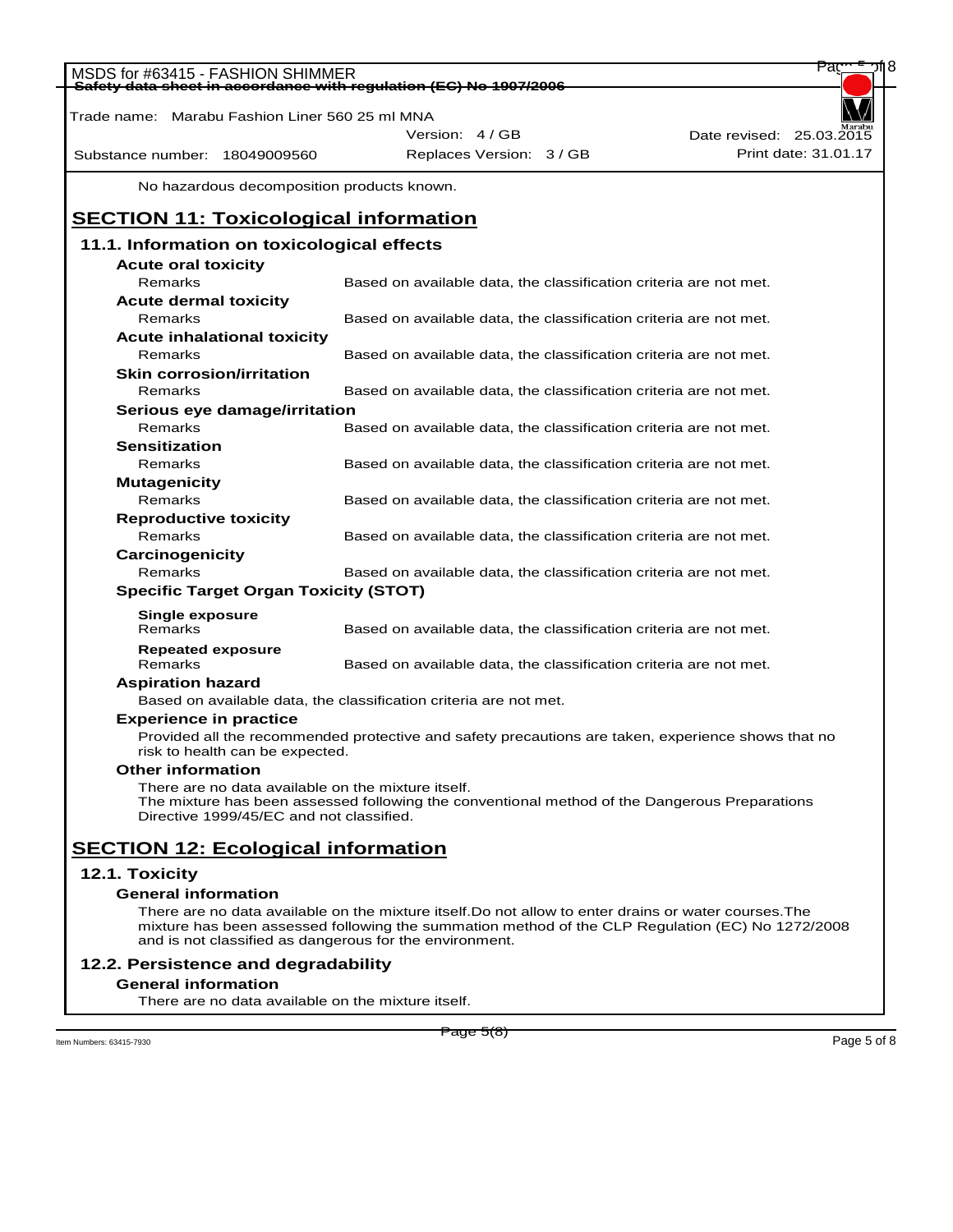|                                                                                                        |                                                                                                       | Pac                      |
|--------------------------------------------------------------------------------------------------------|-------------------------------------------------------------------------------------------------------|--------------------------|
| MSDS for #63415 - FASHION SHIMMER<br>Safety data sheet in accordance with regulation (EC) No 1907/2006 |                                                                                                       |                          |
|                                                                                                        |                                                                                                       |                          |
| Trade name: Marabu Fashion Liner 560 25 ml MNA                                                         |                                                                                                       |                          |
|                                                                                                        | Version: 4 / GB                                                                                       | Date revised: 25.03.2015 |
| Substance number: 18049009560                                                                          | Replaces Version: 3 / GB                                                                              | Print date: 31.01.17     |
|                                                                                                        |                                                                                                       |                          |
|                                                                                                        |                                                                                                       |                          |
| 12.3. Bioaccumulative potential                                                                        |                                                                                                       |                          |
| <b>General information</b>                                                                             |                                                                                                       |                          |
| There are no data available on the mixture itself.                                                     |                                                                                                       |                          |
| 12.4. Mobility in soil                                                                                 |                                                                                                       |                          |
| <b>General information</b>                                                                             |                                                                                                       |                          |
| There are no data available on the mixture itself.                                                     |                                                                                                       |                          |
|                                                                                                        |                                                                                                       |                          |
| 12.5. Results of PBT and vPvB assessment                                                               |                                                                                                       |                          |
| <b>General information</b>                                                                             |                                                                                                       |                          |
| There are no data available on the mixture itself.                                                     |                                                                                                       |                          |
| 12.6. Other adverse effects                                                                            |                                                                                                       |                          |
| <b>General information</b>                                                                             |                                                                                                       |                          |
| There are no data available on the mixture itself.                                                     |                                                                                                       |                          |
|                                                                                                        |                                                                                                       |                          |
| <b>SECTION 13: Disposal considerations</b>                                                             |                                                                                                       |                          |
|                                                                                                        |                                                                                                       |                          |
| 13.1. Waste treatment methods                                                                          |                                                                                                       |                          |
| Disposal recommendations for the product                                                               |                                                                                                       |                          |
|                                                                                                        | The product can be placed with other household refuse. Small residues in containers can be washed-out |                          |
| with water and put into the drainage system.                                                           |                                                                                                       |                          |
| Disposal recommendations for packaging                                                                 |                                                                                                       |                          |
|                                                                                                        | Packaging that cannot be cleaned should be disposed off as product waste.                             |                          |
| Completely emptied packagings can be given for recycling.                                              |                                                                                                       |                          |
|                                                                                                        |                                                                                                       |                          |
| <b>SECTION 14: Transport information</b>                                                               |                                                                                                       |                          |
| <b>Land transport ADR/RID</b>                                                                          |                                                                                                       |                          |
| Non-dangerous goods                                                                                    |                                                                                                       |                          |
| 14.1. UN number                                                                                        |                                                                                                       |                          |
| $UN -$<br>14.2. UN proper shipping name                                                                |                                                                                                       |                          |
|                                                                                                        |                                                                                                       |                          |
| 14.3. Transport hazard class(es)                                                                       |                                                                                                       |                          |
| Class                                                                                                  |                                                                                                       |                          |
| Label                                                                                                  |                                                                                                       |                          |
| 14.4. Packing group                                                                                    |                                                                                                       |                          |
| Packing group<br>Transport category                                                                    | O                                                                                                     |                          |
| 14.5. Environmental hazards                                                                            |                                                                                                       |                          |
|                                                                                                        |                                                                                                       |                          |
| <b>Marine transport IMDG/GGVSee</b>                                                                    |                                                                                                       |                          |
|                                                                                                        | The product does not constitute a hazardous substance in sea transport.                               |                          |
| 14.1. UN number                                                                                        |                                                                                                       |                          |
| UN -                                                                                                   |                                                                                                       |                          |
| 14.2. UN proper shipping name                                                                          |                                                                                                       |                          |
|                                                                                                        |                                                                                                       |                          |
| 14.3. Transport hazard class(es)                                                                       |                                                                                                       |                          |
| Class<br>Subsidiary risk                                                                               |                                                                                                       |                          |
| 14.4. Packing group                                                                                    |                                                                                                       |                          |
| Packing group                                                                                          |                                                                                                       |                          |
| 14.5. Environmental hazards                                                                            |                                                                                                       |                          |
|                                                                                                        |                                                                                                       |                          |
| Item Numbers: 63415-7930                                                                               | <del>Раде 6(8)</del>                                                                                  | Page 6 of 8              |